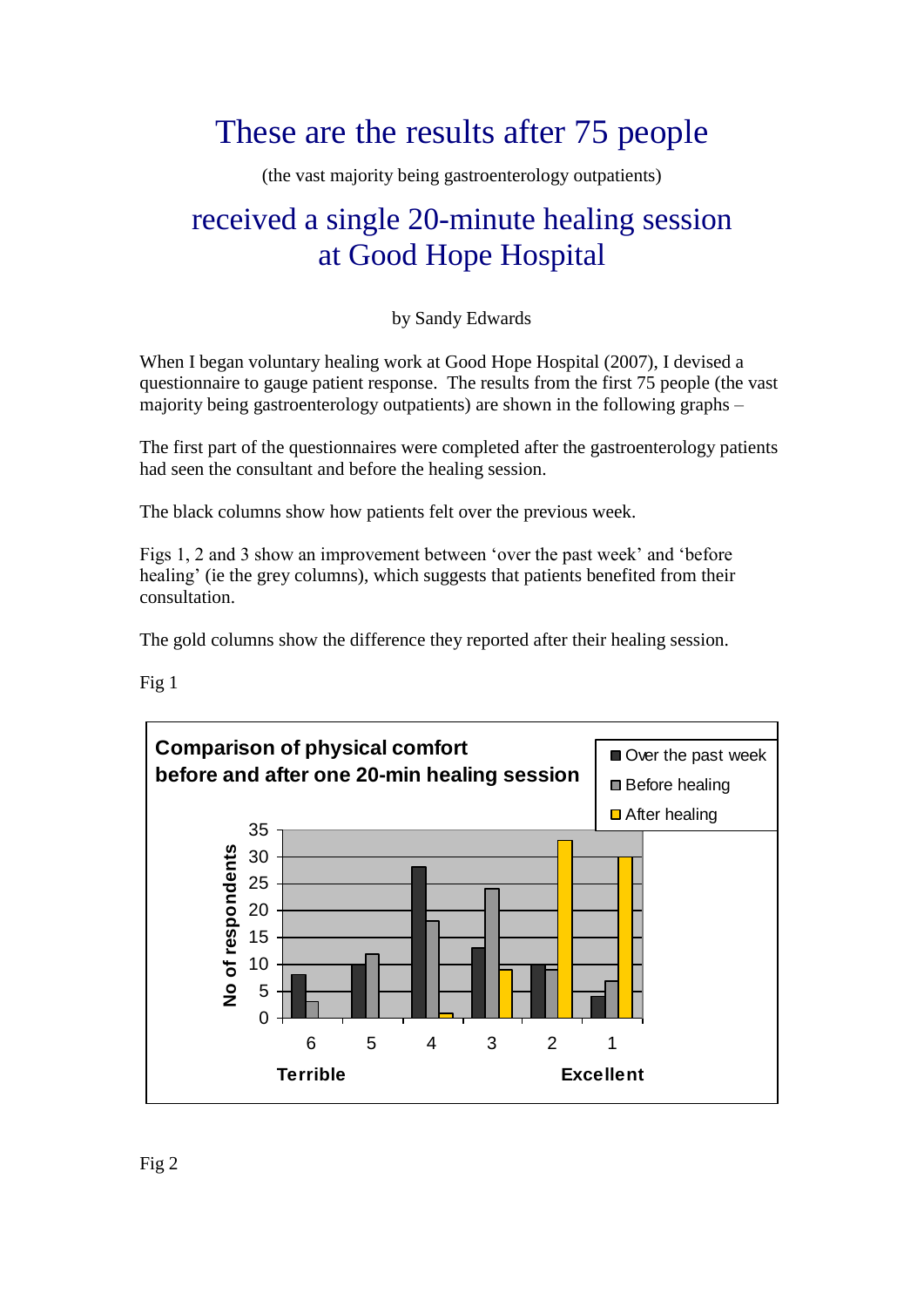

Fig 3



32 of the patients returned their 'one week later' sheet, showing the following results -

Fig 4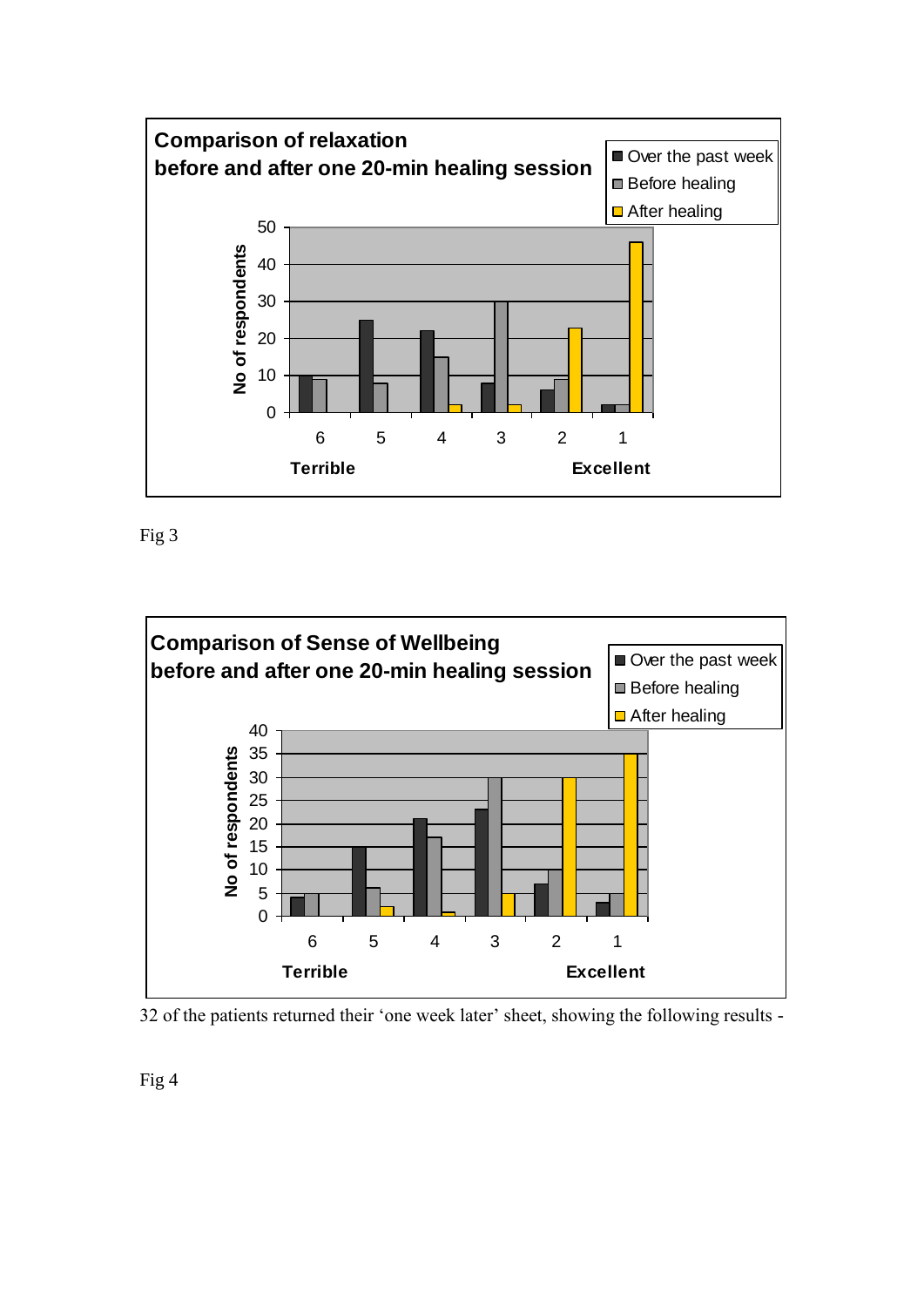





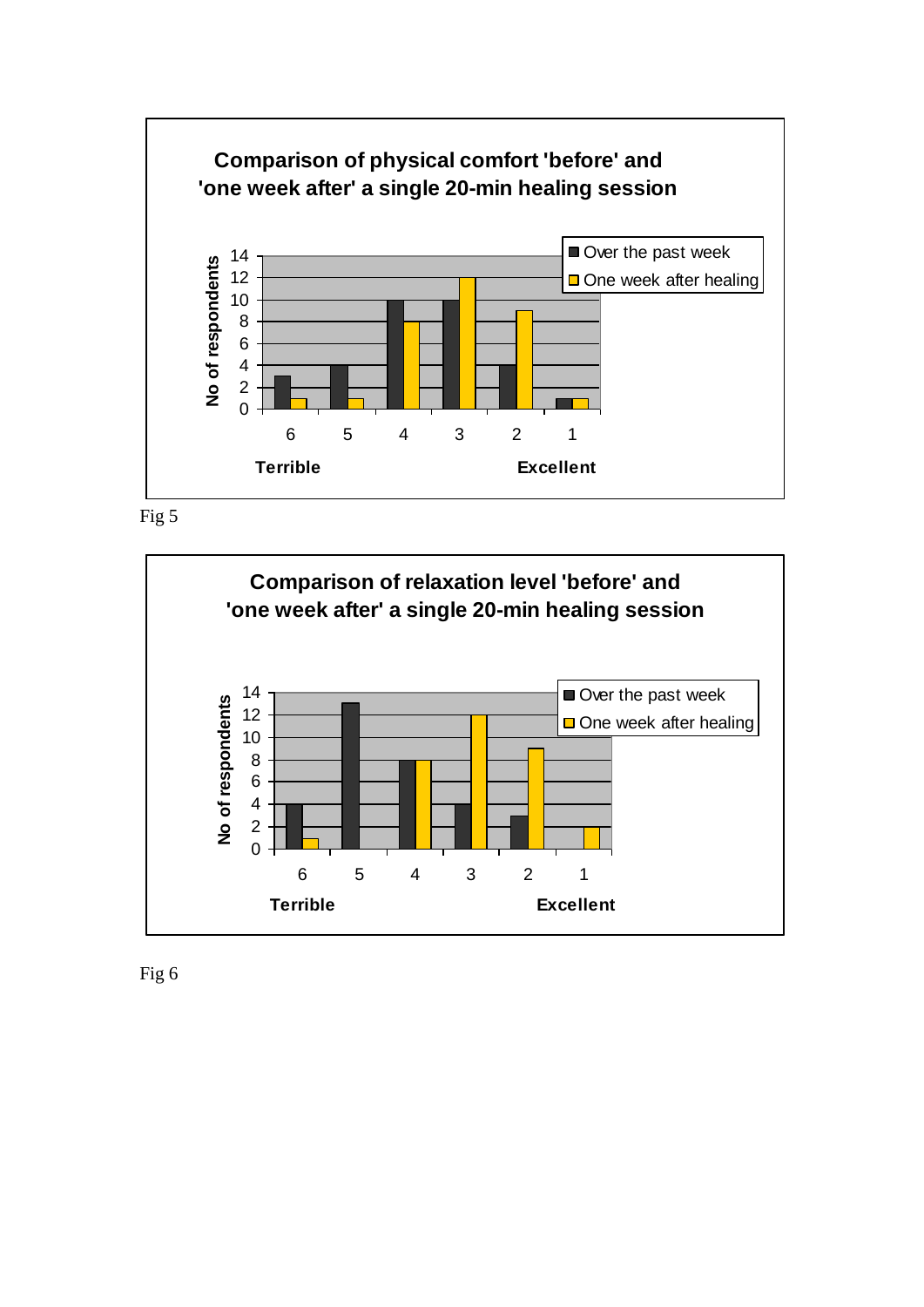





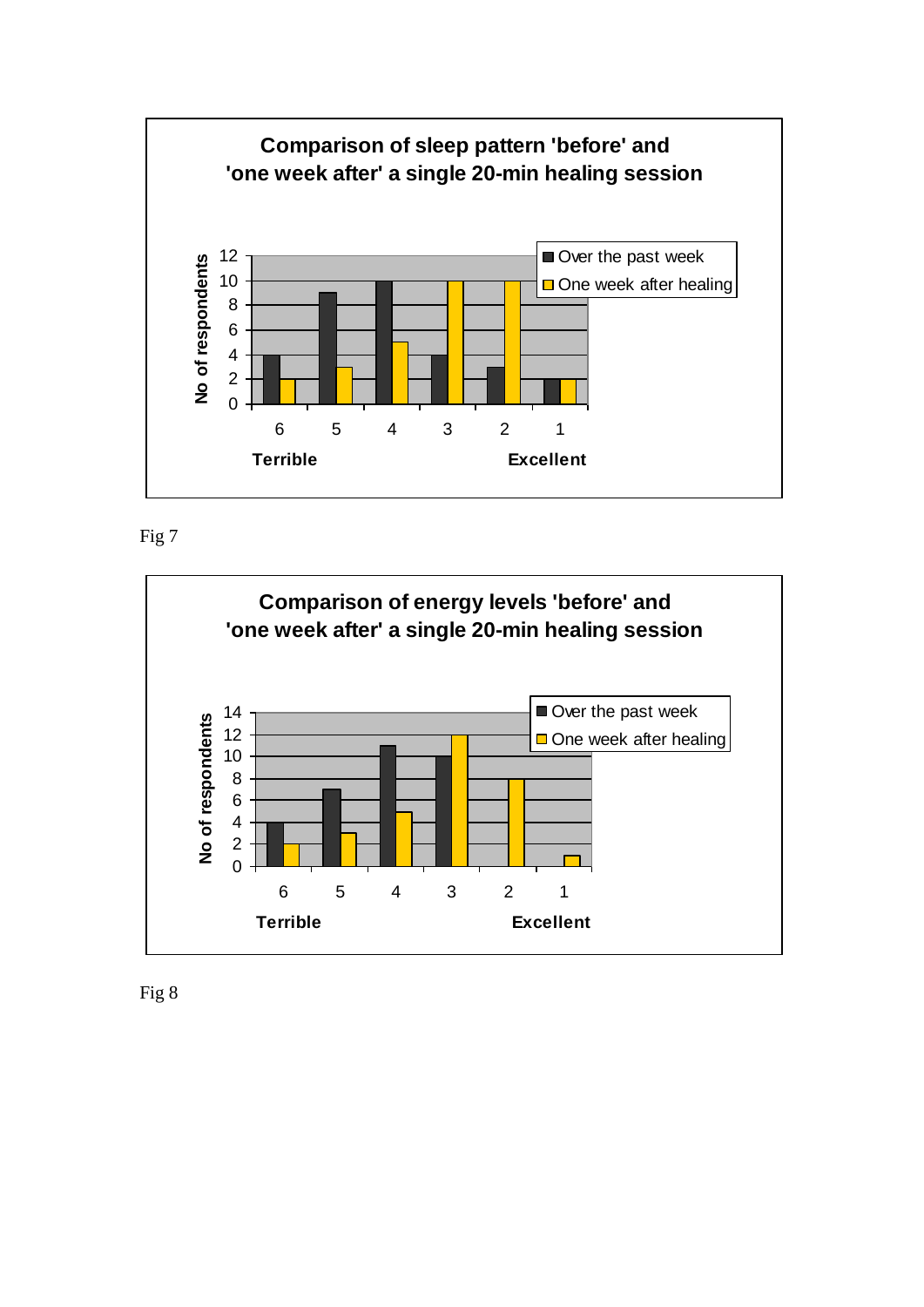

Fig 9



Fig 10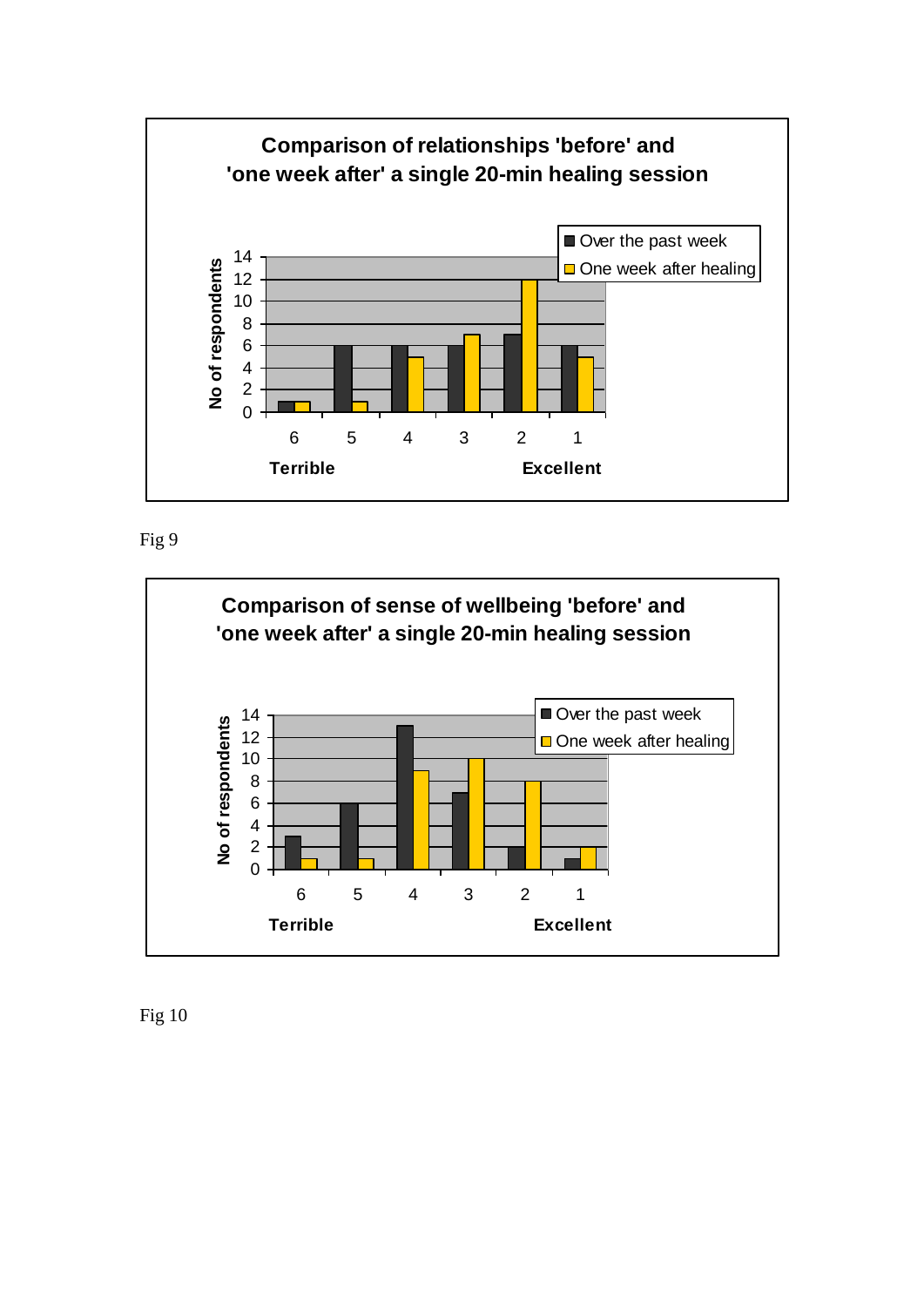

Fig 11



53 people chose to write an additional comment on the questionnaire sheet immediately after having a healing session –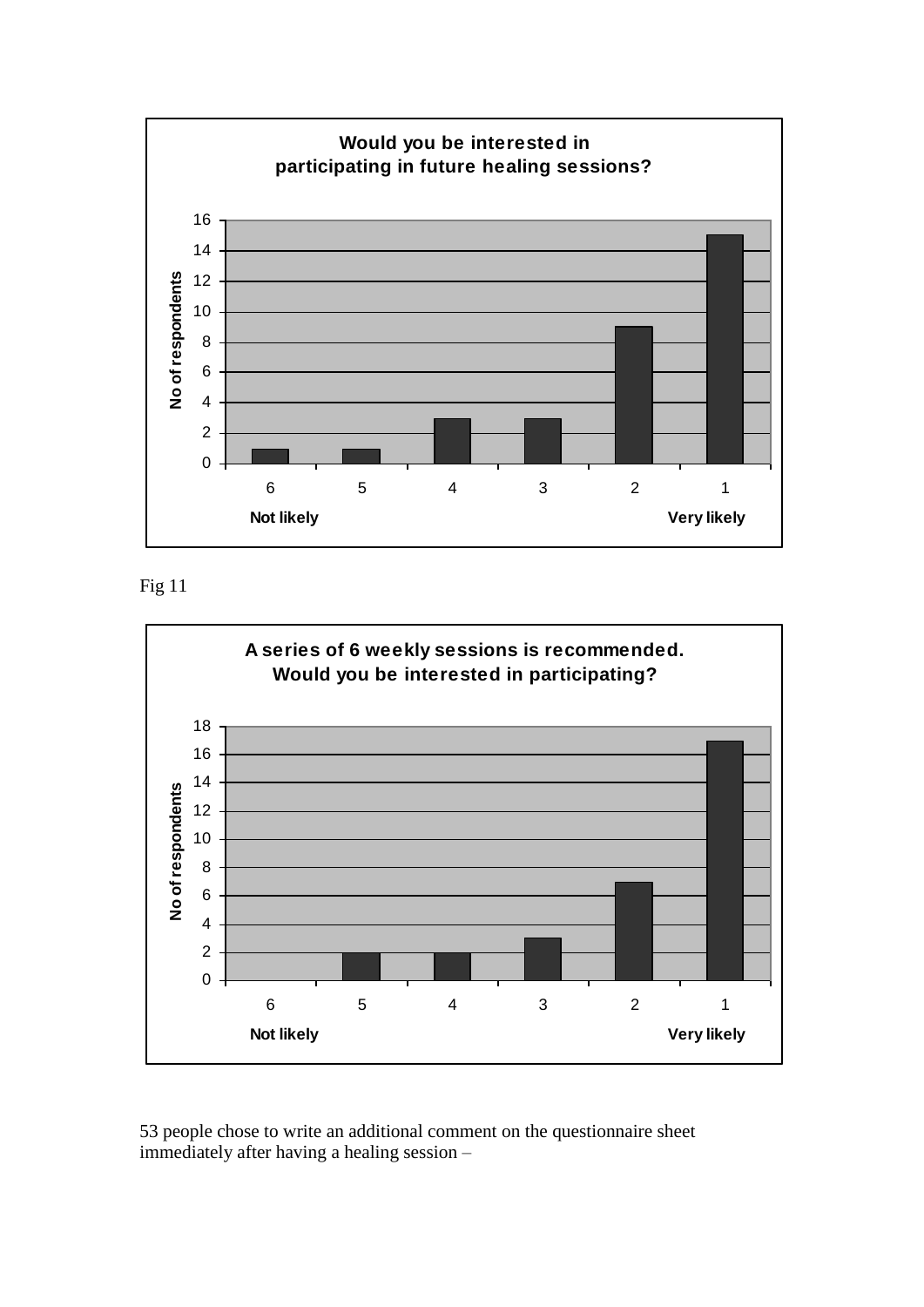9 people stated that pain/discomfort disappeared 6 people stated that pain/discomfort substantially reduced 4 people stated that pain/discomfort arose during the session then disappeared 21 stated that they now felt more positive 18 stated that they now felt relaxed/peaceful

During the healing session -

10 experienced the sensation of heat

7 experienced heaviness or lightness

6 experienced tingling sensations

5 experienced seeing light

3 experienced involuntary muscle movements

### **Other comments include –**

Before the session, it felt urgent to leave for visiting husband in hospital but now I feel I could just sit here!

Wonderful – I feel good for the first time in over 30 years

Felt warmth in torso especially stomach/colon. Trembling started in right arm during session but stopped when healer touched the shoulder

Left side felt empty. Extra healing given there and felt complete.

Aware of lavender light throughout. Been worthwhile

Tremor (which have had for a year) disappeared now and again during session –

aware of heat at solar plexus although healer's hands cold

Have never sat still and peacefully for so long

Didn't expect to be comfortable in chair (due to back) but was. Very impressed.

Felt warmth and can still feel it; also tingling in hands. Felt movements in knees and tingling – no pain in left knee now

Revelation that I've allowed myself to be open to a new approach – back and shoulder eased.

Could sleep for a week – shoulders feel better

Felt heavy & tingling; felt pressure on shoulders even when healer took hands away. Feeling similar to waking after long sleep; felt energy coming and going out of base of feet

Strange but nice experience – tingling and numb all over – chilled out

Involuntary muscle movements set up and aches/pains arose but all disappeared during session. Eyes watered.

Most relaxed for long time. As though been lifted.

Have enjoyed the session very much. Felt like lying in the sun. Totally at peace. Aware of coloured circles that gave impression of something leaving me (in a positive way).

Feel ecstatic. Feel like could run a marathon. Felt tingling throughout body, even now, but especially during session when healer's hand was on the part that had been problematic

Before the session, I was dubious and a little cynical. These feelings have all been washed way now and I feel lighter.

Hadn't thought that the session would do any good at all but definitely feels better. Most relaxing technique I ever experience! Hands became dry (had been sweaty).

Aware of purple colour throughout the healing. Very relaxing.

Wow, marvellous! Really helped. Back pain disappeared.